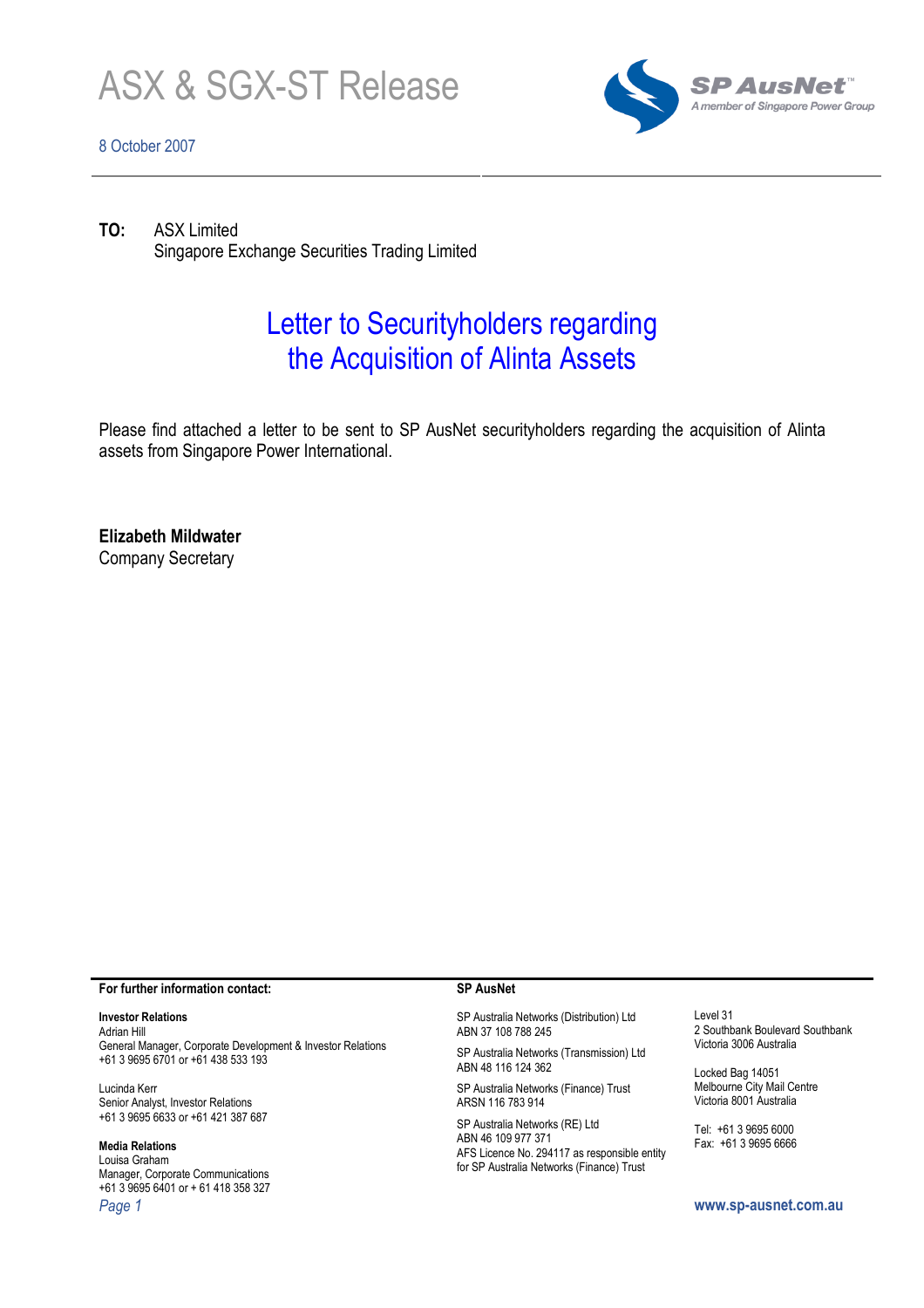

Dear Securityholder,

 $\overline{a}$ 

# Acquisition of Alinta Assets

We are pleased to inform you that SP AusNet has recently agreed with its majority securityholder, Singapore Power International ("SPI"), to acquire the Alinta assets ("the assets") being purchased by SPI. As you may be aware, on 31 August 2007 a consortium of SPI and Babcock & Brown acquired Alinta Ltd.

The assets to be acquired comprise:

- 100% of Alinta's regulated energy distribution networks in NSW (gas) and Victoria (electricity);
- 100% of strategically sited gas transmission pipelines underpinned by long term contracts connecting Victoria and NSW and in Queensland;
- Investments in a regulated electricity distribution network in Victoria (34%), regulated electricity and gas networks in the ACT (50% of each) and a telecommunications service provider in the ACT (7.6%); and
- An asset management business based in the eastern states, which services the assets acquired and also provides third party infrastructure services.

SP AusNet will acquire the assets for A\$8,142 million, which is the price paid by SPI1, plus transaction costs. The final price will be adjusted to reflect SPI's holding costs between the time of acquisition by SPI and completion of the sale to SP AusNet. The risks and benefits of the assets from 1 September 2007 will accrue to SP AusNet.

As the assets are being acquired from SP AusNet's majority securityholder, the acquisition is conditional upon, among other things, SP AusNet securityholder approval. You will therefore have the opportunity to vote on the acquisition at a general meeting. SPI will not be able to vote on the resolution at this meeting.

SP AusNet SP Australia Networks (Distribution) Ltd ABN 37 108 788 245 SP Australia Networks (Transmission) Ltd ABN 48 116 124 362 SP Australia Networks (Finance) Trust ARSN 116 783 914 SP Australia Networks (RE) Ltd

ABN 46 109 977 371

AFS Licence No. 294117 as responsible entity for SP Australia Networks (Finance) Trust

Level 31 2 Southbank Boulevard Southbank Victoria 3006 Australia

Locked Bag 14051 Melbourne City Mail Centre Victoria 8001 Australia

Tel: 61 3 9695 6000 Fax: 61 3 9695 6666

www.sp-ausnet.com.au

<sup>&</sup>lt;sup>1</sup> Subject to finalisation adjustments and assumption of liabilities at the time of acquisition by SPI.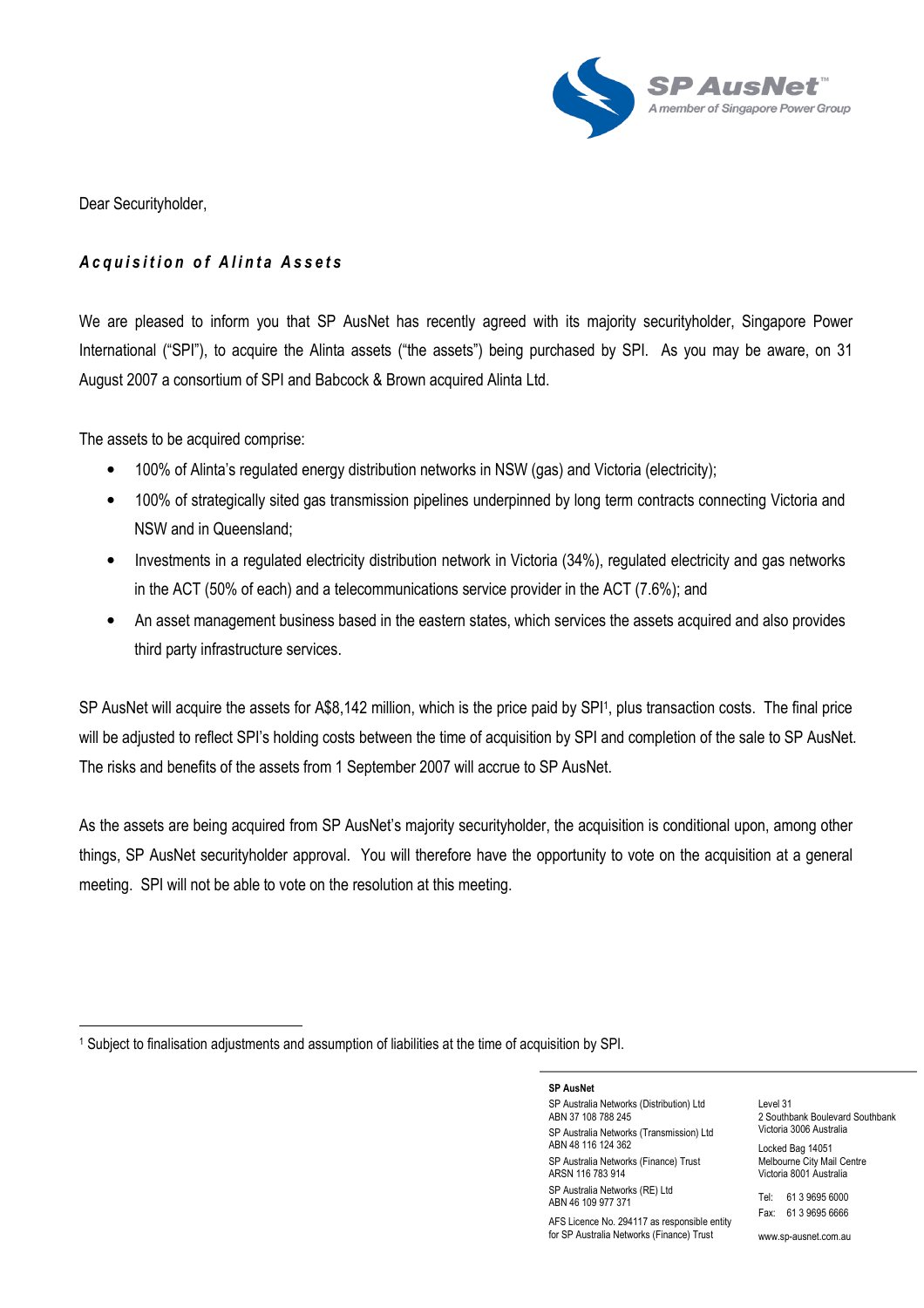

## Investment highlights

This is a transformational acquisition positioning SP AusNet as the leading utility business in Australia, with operations in Victoria, NSW, Queensland and the ACT. The acquisition will complement SP AusNet's existing portfolio of high quality energy transmission and distribution assets, substantially increase our scale and presence across the eastern states of Australia and provide access to higher growth assets.

The acquisition is strategically important for SP AusNet, diversifying the portfolio of assets and enabling us to expand our existing asset base into high growth gas transmission assets, as well as moving outside the geographic boundaries of Victoria. SP AusNet will also be able to harness growth by combining the eastern states asset management business with our own asset management capabilities, providing a key strategic platform to continue developing a competitively focussed services business.

This acquisition will ensure that SP AusNet continues to play a key role in Australia's energy infrastructure well into the future. The added scale and synergies we will be able to generate from this acquisition will provide long term benefits to our investors.

The Board understands the importance of providing investors with a stable, sustainable and predictable distribution and has reaffirmed the distribution guidance for 2007/08 of around 2.5% growth.

## Delivering long term value

The proposed acquisition of the assets will deliver on our strategy to invest in high quality energy and utility assets and businesses. The assets certainly meet these criteria and we are very excited about the opportunities this transaction presents SP AusNet and its securityholders.

We have met or exceeded our original prospectus forecasts over the past two financial years and have delivered on our distribution forecasts. The Board unanimously believes this acquisition is a great opportunity to ensure that we continue to deliver long term value for securityholders, whilst positioning SP AusNet as the leading utility business in Australia.

It is intended that the assets will be incorporated into SP AusNet's existing structure and the management services arrangement between SPI and SP AusNet will be extended to cover the assets and businesses to be acquired.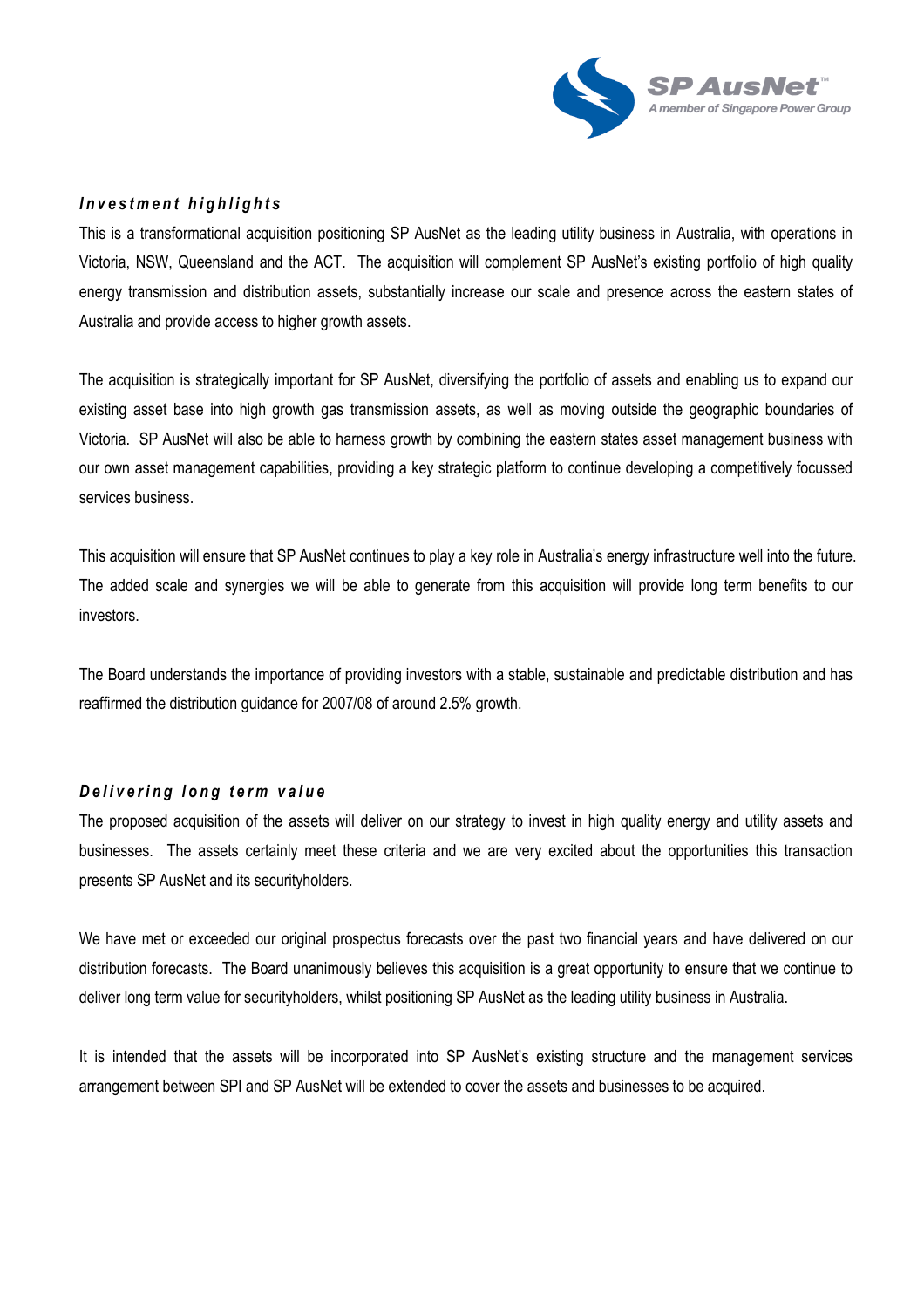

## Independent review process

When SP AusNet was established, Singapore Power intended that SP AusNet would be its investment vehicle for electricity and gas transmission and distribution assets in Australia and New Zealand. Having acquired the assets independently of SP AusNet, SPI subsequently offered them to SP AusNet.

The acquisition decision was made by SP AusNet following advice to the Board from an Independent Directors' Committee ("the Committee"), comprising Mr Ian Renard, as Chair, Mr Tony Iannello and Mr Martyn Myer. The Committee was advised by Pacific Road Corporate Finance and other accounting and legal advisers.

In reaching its recommendation, the Committee carefully considered the options available to SP AusNet and the long term benefits for securityholders. Consideration was given to a number of matters, including:

- The financial information utilised by SPI in forming its decision to acquire the assets from Alinta;
- Market precedents with respect to acquisition multiples and discount rates;
- Future growth profiles of the assets, in particular the pipeline assets;
- The strategic fit and diversification benefits of the acquisition;
- The synergy opportunities to be derived from combining the assets with SP AusNet;
- Recent changes in the regulatory environment;
- Capital structure and operational structure alternatives;
- SPI's intention to maintain its 51% holding in SP AusNet; and
- The ability to deliver long term value for securityholders.

The Committee, supported by analysis from its advisers, unanimously recommended to the Board that a full acquisition of the assets be pursued by SP AusNet on the basis of strategic fit and a fair and reasonable acquisition price. In addition, the acquisition will deliver significant scale benefits and growth opportunities for SP AusNet.

The Committee is of the view the acquisition will add to the long term value of SP AusNet and that view has been endorsed by the full Board.

# Securityholder approval and next steps

SP AusNet is seeking to hold the general meeting of securityholders before the end of this year. The resolution relating to the acquisition must be passed by more than 50% of the votes cast by those securityholders who choose to vote either in person or by proxy at the meeting. SPI will not be able to vote on the resolution.